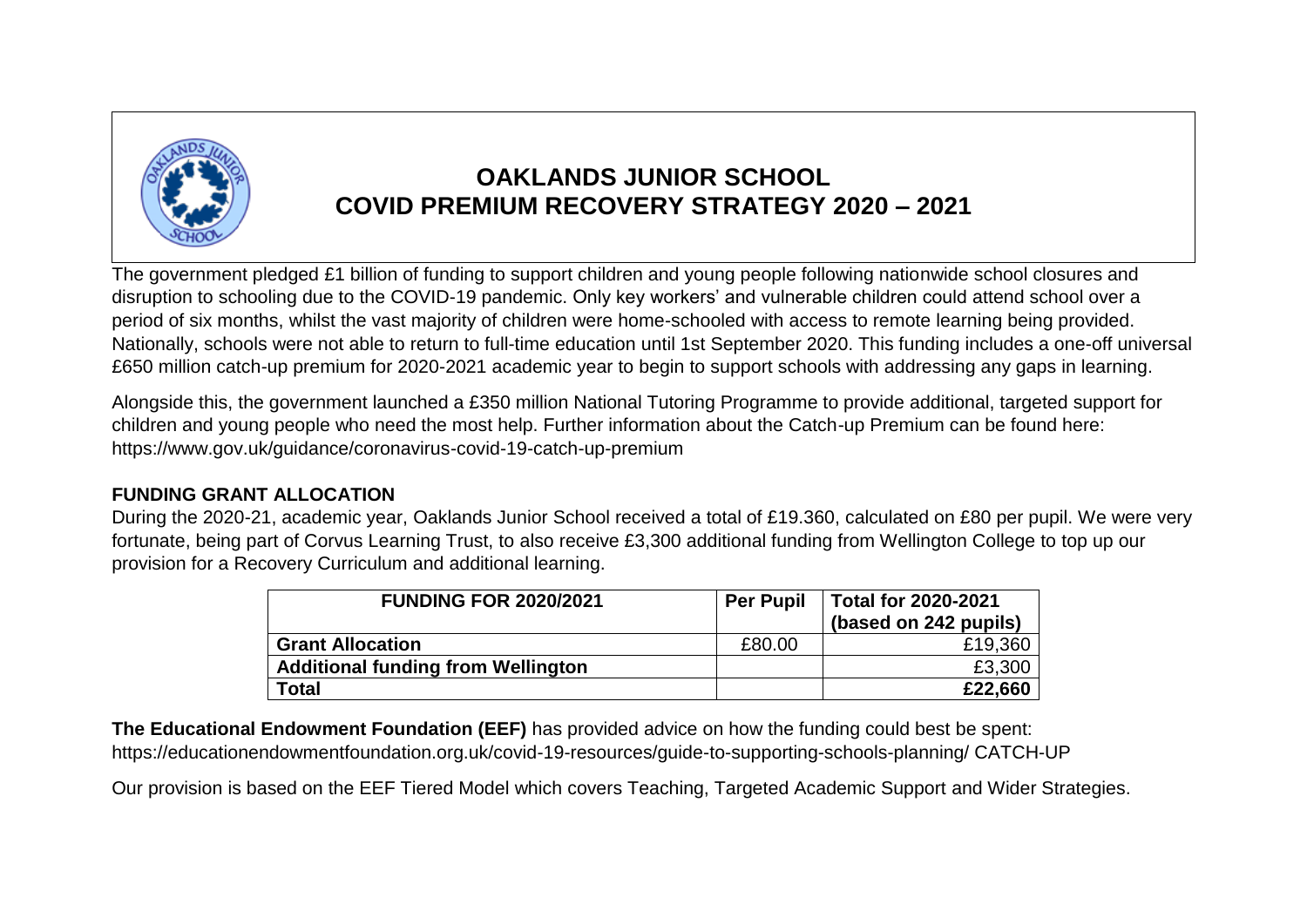**Priorities for Oaklands Junior School:**

- **Mental Health and Wellbeing** addressing any anxieties with children ready in a safe and secure place to learn
- **Recovery Curriculum** to include a strong focus on wellbeing, as well as social and emotional support
- **Learning Behaviours** and expectations for general behaviour revisited
- **Writing** a return to basics to increase the art of physical writing following home learning with most work being typed
- Maths begin with the basics to get children up to speed with calculation, times tables and application to problem solving
- **Quality First Teaching** provided by class teachers for small group work outside of normal lessons, to address any gaps in learning identified by our knowledge of the children and assessments for Reading, Writing, Maths or GPS.

| <b>Focus</b>                                                                                                       | <b>Cost</b> |  |  |
|--------------------------------------------------------------------------------------------------------------------|-------------|--|--|
| Individual, Group Work & Support                                                                                   |             |  |  |
| Quality First Teaching – identified pupils taught in small groups by class teacher - focus on R/W/M or GPS         |             |  |  |
| TA cover for further Quality First Teaching sessions                                                               |             |  |  |
| Educational Psychotherapist working with pupils & families                                                         | £4800       |  |  |
| Lunchtime Supervisor - an extra lunchtime to support external play activities in class bubbles, plus physical and  |             |  |  |
| mental well-being. Pupils confined to designated areas of the field.                                               |             |  |  |
| TAs supporting bubbles with an extra breaktime                                                                     | £390        |  |  |
| <b>Staff Training / Support</b>                                                                                    |             |  |  |
| ICT technician time for TEAMS training, plus availability on calls to support online safety & any technical issues | £680        |  |  |
| Computer Subject Leader released to develop our Remote Learning Policy, following staff & SLT meetings             | £520        |  |  |
| Educational Psychotherapist staff training                                                                         | £160        |  |  |
| <b>Phonics &amp; Guided Reading Training</b>                                                                       | £520        |  |  |
| Mental Health Day for Teaching Staff                                                                               | £500        |  |  |
| <b>Resources</b>                                                                                                   |             |  |  |
| <b>Ed Shed Literacy</b>                                                                                            | £156        |  |  |
| Nessy licences - disadvantaged pupils prioritised                                                                  | £500        |  |  |
| Lexplore reading analysis                                                                                          | £600        |  |  |
| SEND i-Pads - disadvantaged pupils prioritised                                                                     | £3,700      |  |  |
| <b>Total Cost</b>                                                                                                  | £27,526     |  |  |